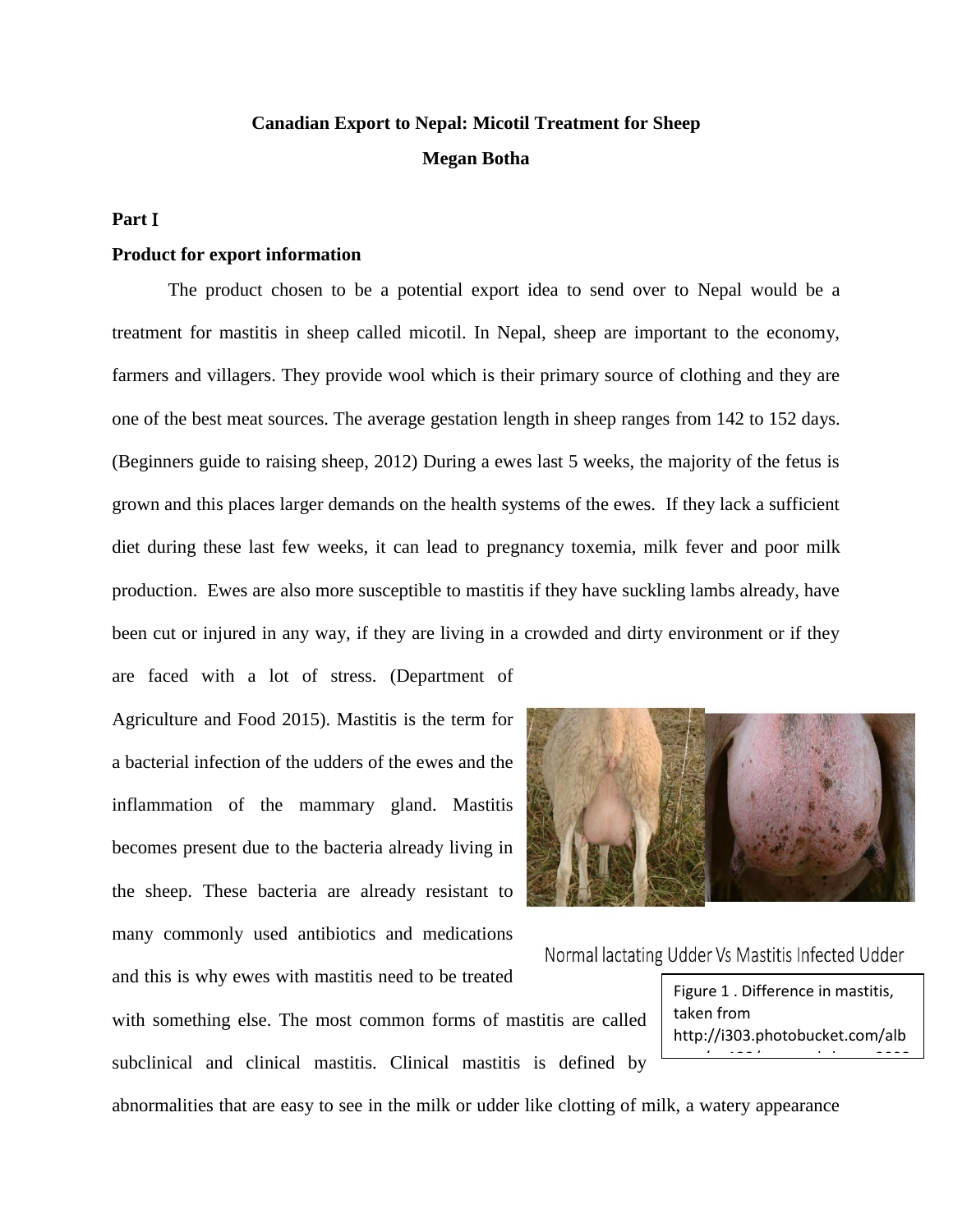in the milk or flaking. The udder will also become firm or hot to the touch. The prevalence of subclinical mastitis, which is the inflammation of the mammary gland ranges from 4% to 50% in lactating ewes. (Department of population Medicine OVC, 2000) Lambs form ewes with infected mastitis can have a significantly lower growth rate and there is also the chance of death of the lambs from not getting their sufficient amount of milk since ewes can produce 19.7% less milk if infected with mastitis. (Department of population Medicine OVC, 2000).

# **Description of Product**

 Micotil has been considered the 'drug of choice' by certain farmers because it has known to be highly effective in reducing the effects of mastitis. (Elanco Canada 2015) It does not cure ewes of the infection but it fights against the bad bacteria within the udder cells as well as the inflammatory cells. Micotil is a solution of the antibiotic tilmicosin. This

medication has anti-endotoxic effects as to reduce toxins produced by the mastitis bacteria. (Fiona Lovatt, University of Warwick 2013). The dosage requirements are 1.5ml to 3ml of



Figure 2. Taken directly from https://www.valleyvet.com/sw atches/226RX\_L\_vvs\_000.jpg

micotil per 100 pounds of body weight and the pre slaughter withdrawal time is 42 days. (Elanco, 2012). It can be stored anywhere from a cabinet to a lockable container, as to prevent misuse.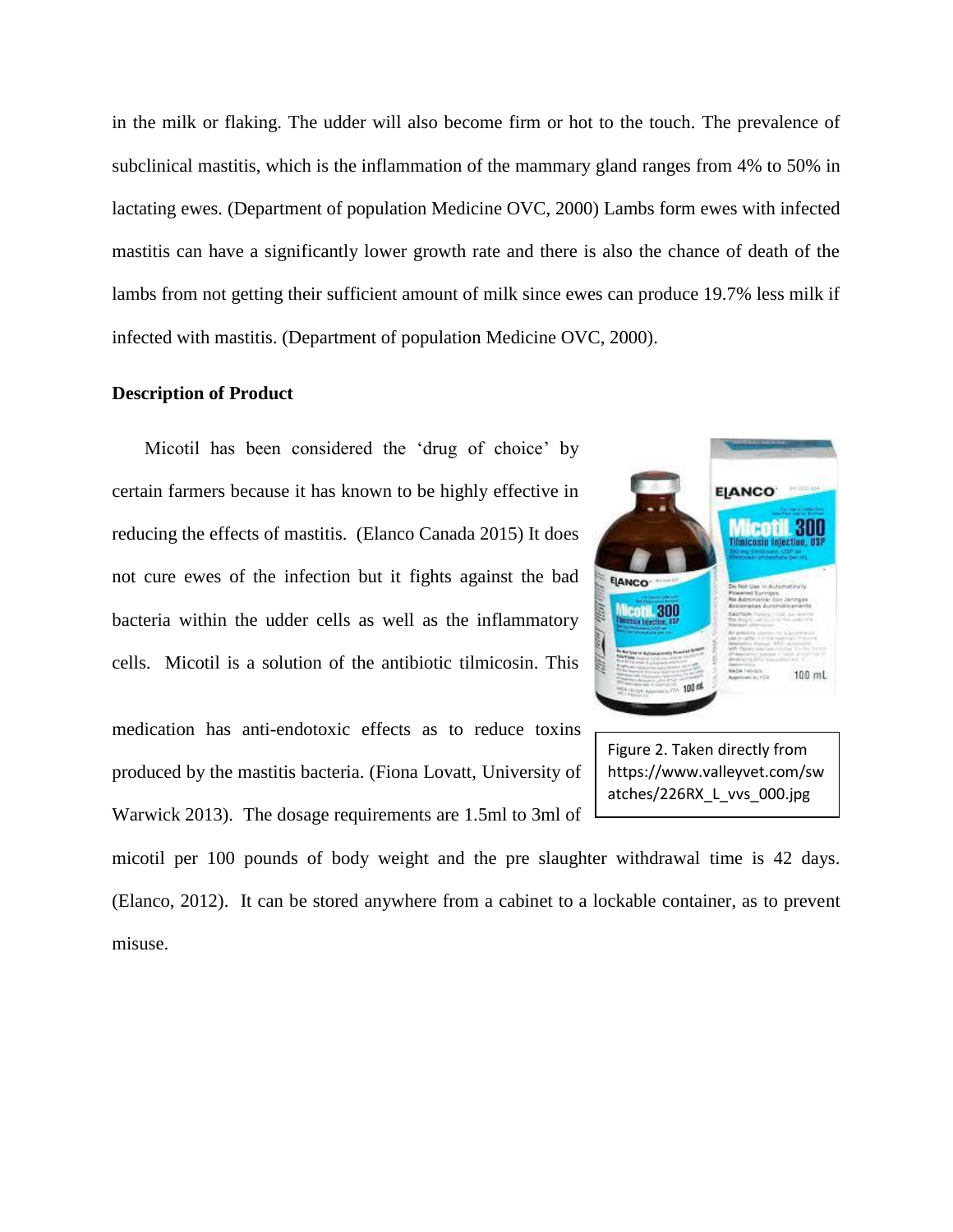# **Benefits to Canada**

This export idea would extremely benefit Canada and the Canadian company that produces this product because it would firstly generate more jobs in Canada. From hiring more Canadian shipping companies and truckers to get the product to where it needs to go, as well as hiring more workers to help with the production of this product. The Canadian company that produces this product is Elanco Canada. This company has more than 2,500 employees and delivers its product to over 80 countries worldwide. Currently, Elanco Canada ships its products as well as having companies in countries like China, India, Japan, Thailand and Vietnam to name a few. (Elanco Canada 2015). Its location is also currently in Guelph Ontario, so secondly I believe it could help with students and research opportunities because learning more about mastitis in sheep is still an ongoing research project today. Lastly it could benefit the company itself because that would get its brand and its name out there to other Canadian sheep farmers that may not know of this treatment for their sheep, again increasing production of this product.

# Part II

# **Farming in Nepal**

In Nepal, everyone relies on farmers to get their food. 68% of the population in Nepal is employed in the agricultural and forestry sector. This also accounts for 34% of the GDP in Nepal. (USAID 2016) Even with all these farmers in Nepal, the people are still going hungry. Around one in four people in Nepal live below the national poverty line and many struggle to feed themselves and their families. There are on average 5 million people that are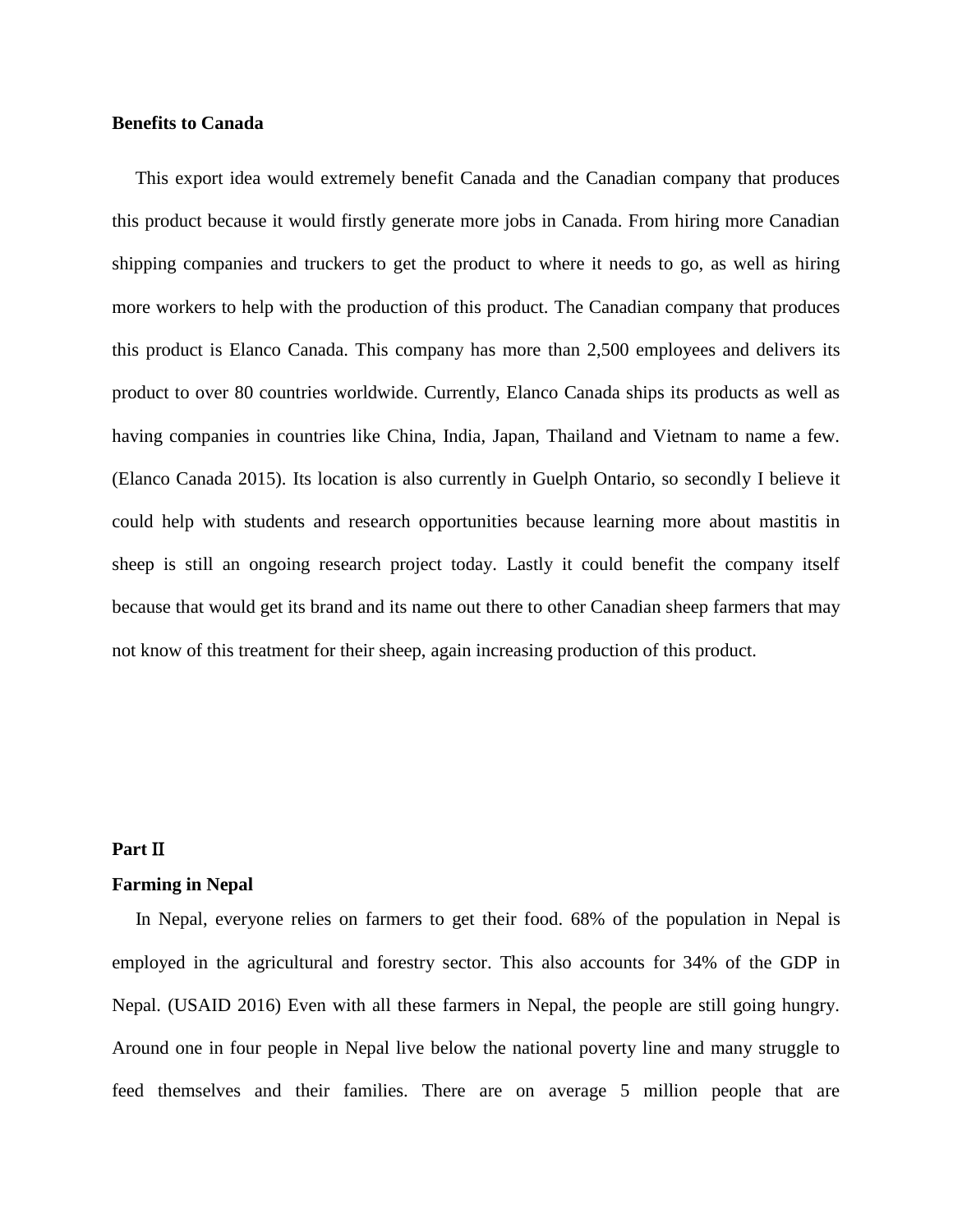undernourished as well 29% of those people being underweight. (World Food Programme 2015) Even with all the farmers in Nepal, their food underproduction is because their agriculture is not able to keep up with the new technologies that are being produced all the time. This and the ranging climate and earth quakes also have a factor on their

![](_page_3_Picture_1.jpeg)

underproduction. Sheep farming in Nepal is a major part of their livestock production. Sheep farming is one of the oldest practiced type of farming and is especially prevalent in the mountain and hills region

Figure 3, mountain sheep farming in Nepal from http://thehimalayantimes.com/wpcontent/uploads/2015/08/sheepfarming-myagdi.jpg

of Nepal. (The Roll of Small Ruminants N.D) There are many reasons why sheep are important animals to the Nepalese farmers. Firstly, sheep are multipurpose animals. Not only do they supply meat for the people of Nepal, but they also supply things like wool, hide, manure, milk and transport. For farmers, sheep manure is very important to maintain soil fertility for places where certain chemical fertilizers are not readily available or cannot be delivered to certain regions. Sheep manure contains a lot of nitrogen and is beneficial to the soil (FAO, 2016). Secondly, when it comes to sheep for meat, lamb is also very nutritional. It has a richer iron intake then chicken or fish and it has a higher quality of protein, vitamins and minerals. (Authority nutrition, 2016). This is extremely beneficial for people who are malnourished, like in Nepal.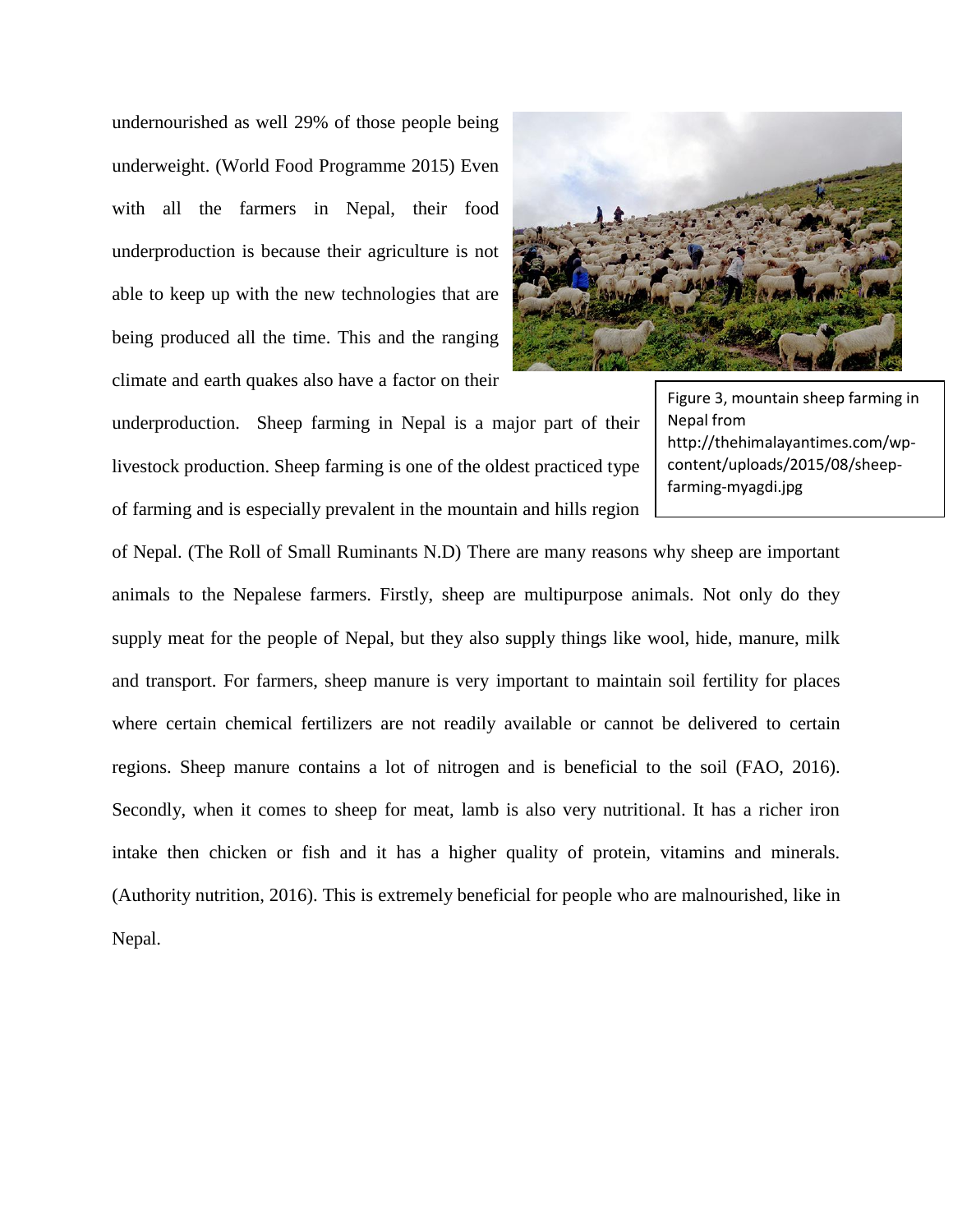#### **Benefits to Nepal from this product**

 As stated, sheep clearly have large benefits for farmers. Therefore the demand for sheep is great in the country and it is hard to keep up with demand. It is important to increase flock production but it is also extremely important to keep the sheep that they already have, as healthy as possible. One benefit of this product for the people of Nepal would be healthier flock management. Sheep receive very little care and they are mostly animals that fend for themselves. They have to compete for food with larger ruminants and lack of pasture management means that the nutrient rich grasses they should be feeding on are replace with thorny weeds. (Constraints to sheep farming In Nepal, 2000) Climate and diet are also factors that could lead to mastitis in ewes after lambing and all these things are very prevalent in the farming systems in Nepal. Helping to heal mastitis in ewes means that the lambs from these ewes will have the same growth rates, and normal average daily gains as a lamb from a mother without mastitis. This means increased flock production for the farmers for meat, wool or anything else they are using the lambs for. Another benefit would be the economic benefit that sheep give. Financially, it is a small amount of money required to start up a small flock and most of the equipment or any buildings needed can be constructed by local materials so it's affordable for poor farmers. With help and the availability of micotil, ewes can provide farmers with a sound source of cash by producing many healthy and growing offspring.

#### **Funding and Distribution**

 This treatment would also benefit and could be distributed by the Nepal Veterinary Association. The veterinary association

![](_page_4_Picture_4.jpeg)

Figure 4, taken straight from http://www.nva.org.np/index.php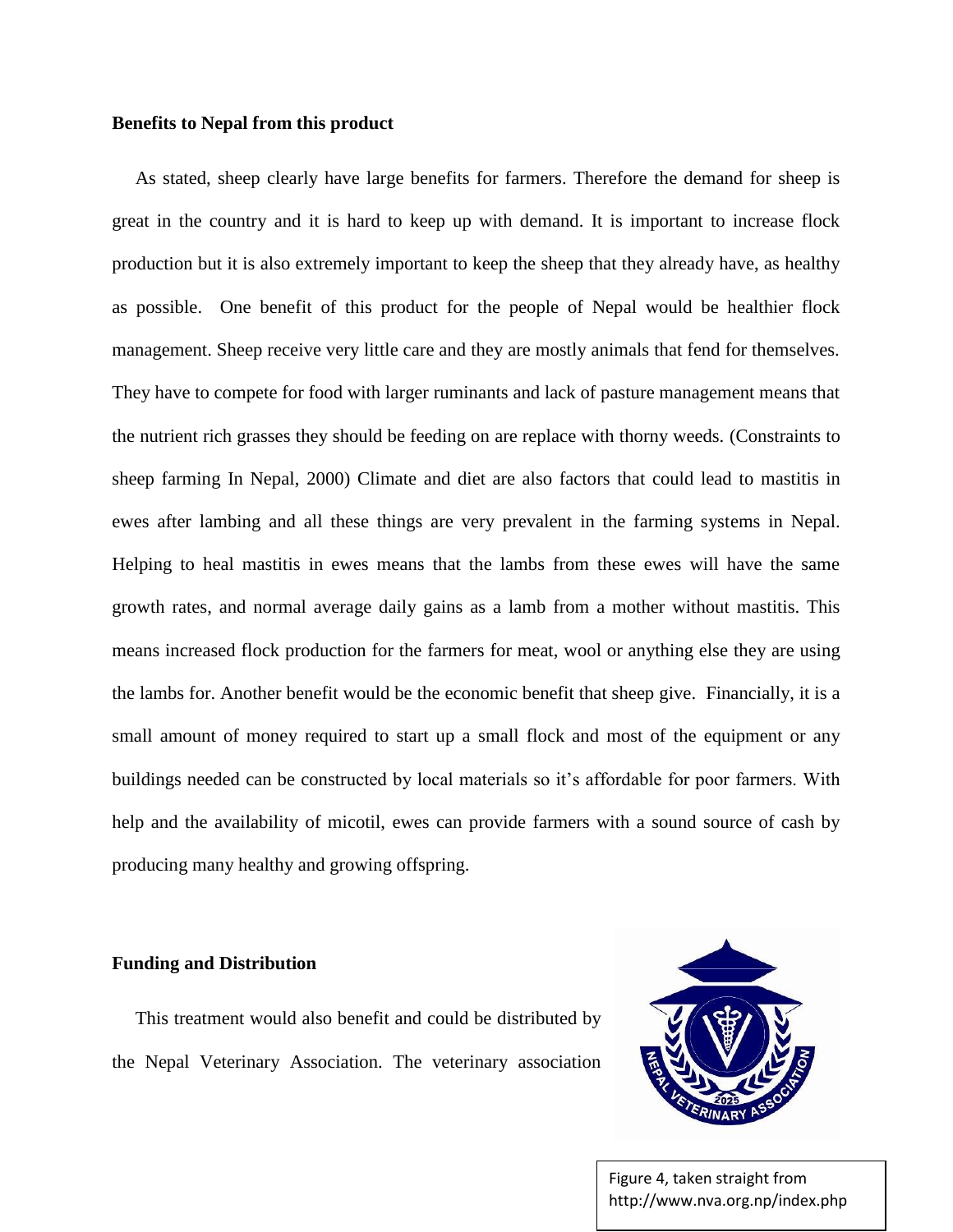was founded in Kathmandu and "Aims to promote scientific knowledge and deliver quality

health care to clients" (Dr. Sital Kaji Shrestha, president of NPA, 2010). The treatment is recommended to be distributed by veterinarians for injections so this would bring the veterinary association more clients. Due to the high risk for humans, micotil should be administered by someone who has been educated and trained on how to correctly oversee the treatment. Possible funding for

the treatment to get to the veterinary association could be by the help of the government or possible bank loans. The government could fund a bank, like the Rastriya Banijya Bank LTD. Or

AFigure 5, an image of RBB bank taken from http://coolnepalijobs.blogspot.ca/2015/0 6/rbb-bank-vacancy.html

otherwise known as RBB. RBB provides credit service for farmers of animals like sheep, poultry, goat and pigs as well as the products that can come from them. The government could support these banks by giving them the money to sustain farmers in their purchases of flocks and the mastitis treatment. RBB already lends money to people in the agricultural sector of Nepal for people including farmers, marketers and chain consumers. (RBB LTD. 2013) The government could also fund the veterinary clinic in order for it to buy and distribute the micotil treatment. With the help of the loans from the bank, the Nepalese flock operators could afford to purchase the treatment for their sheep on their own if they have a larger flock, or they could get it right from the veterinary clinic. This source of funding would contribute highly to not only the farmers but the villagers and everyone that benefits from the products produced by this kind of livestock, sheep.

![](_page_5_Picture_5.jpeg)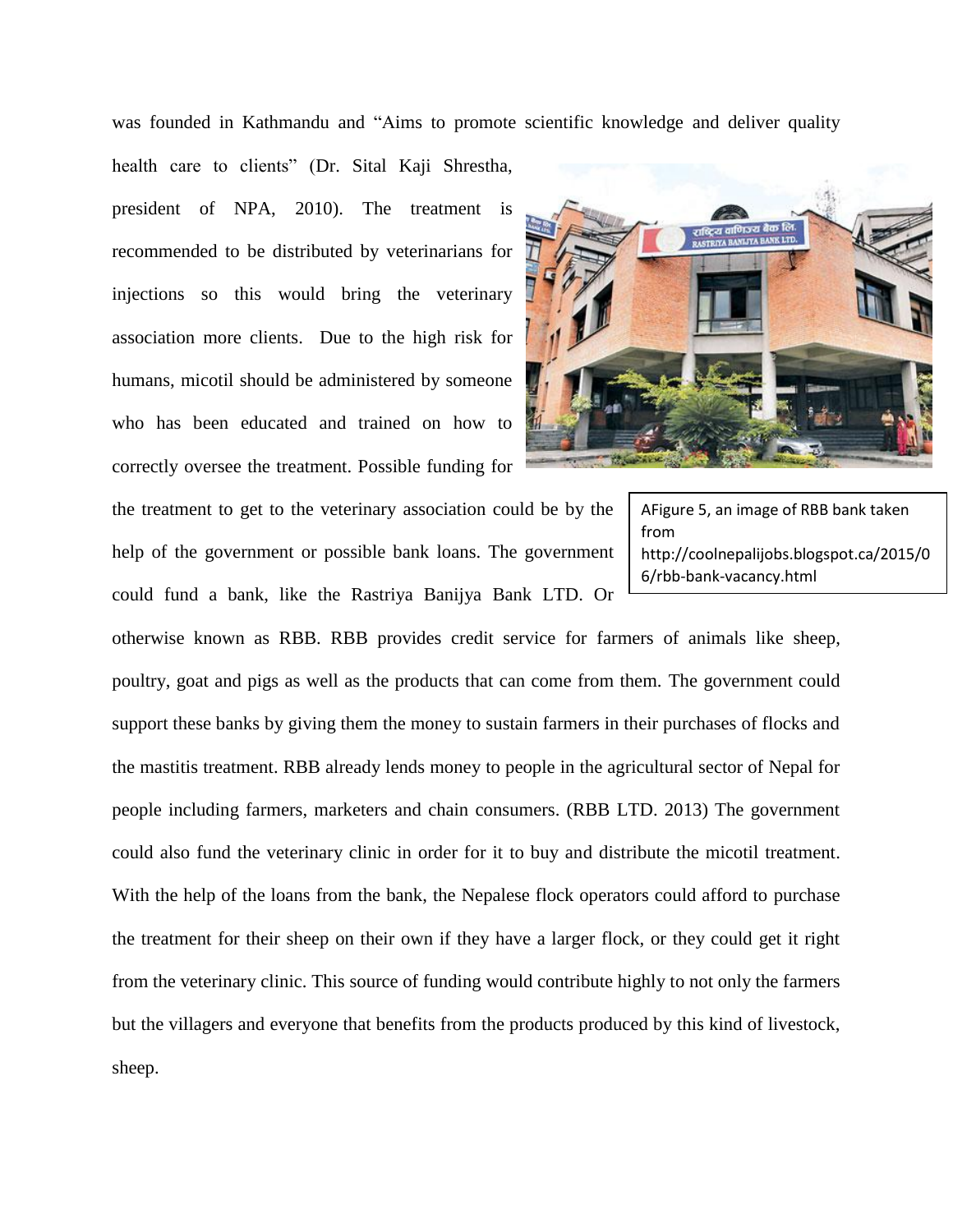#### **Marketing and Education**

The knowledge about this product is something that has to be distributed to farmers in Nepal who do not know about mastitis or the effects that it can have on their flock. One way of marketing this product would be through education. Going around to actual farmers and talking to them about this product would help them to understand how much of a positive contribution this product could have to their livestock. Possibly hiring people from Elanco Canada, vets or anyone else that could be studying the product or the benefits of sheep farming would bring more employment opportunities as well. Setting up classes that the farmers could go to, to educate them on not only mastitis, but the different forms of it, signs that contribute to these forms and just knowledge about sheep farming in general. The Canadian Veterinary Association could be one potential organization to go and educate farmers in the Nepal. They consider themselves to be the "Voice of the Canadian veterinary profession in promoting animal welfare" (CVA, 2016). They advocate for leadership and animal welfare as well as helping veterinarians achieve a successful career. Possibly sending Canadian veterinarians who have studied mastitis and the specific treatments for it to Nepal, could educate farmers on the correct way to handle the medication, inject the medication and treat the ewes. The farmers in Nepal would not know of the potentially deadly side effects if this vaccine is ever mistreated or accidentally injected into a person so sending someone who is knowledgeable about the treatment would be beneficial. It would also open up possible job opportunities to more veterinarians in Canada by giving them the opportunity to work in Nepal. Education and getting knowledgeable information is never a bad thing. Giving the Nepalese farmers the opportunity to become further educated on their flock leads them to become better farmers who have the skills to grow their healthy flock and provide for themselves, their villages, their families and their economy.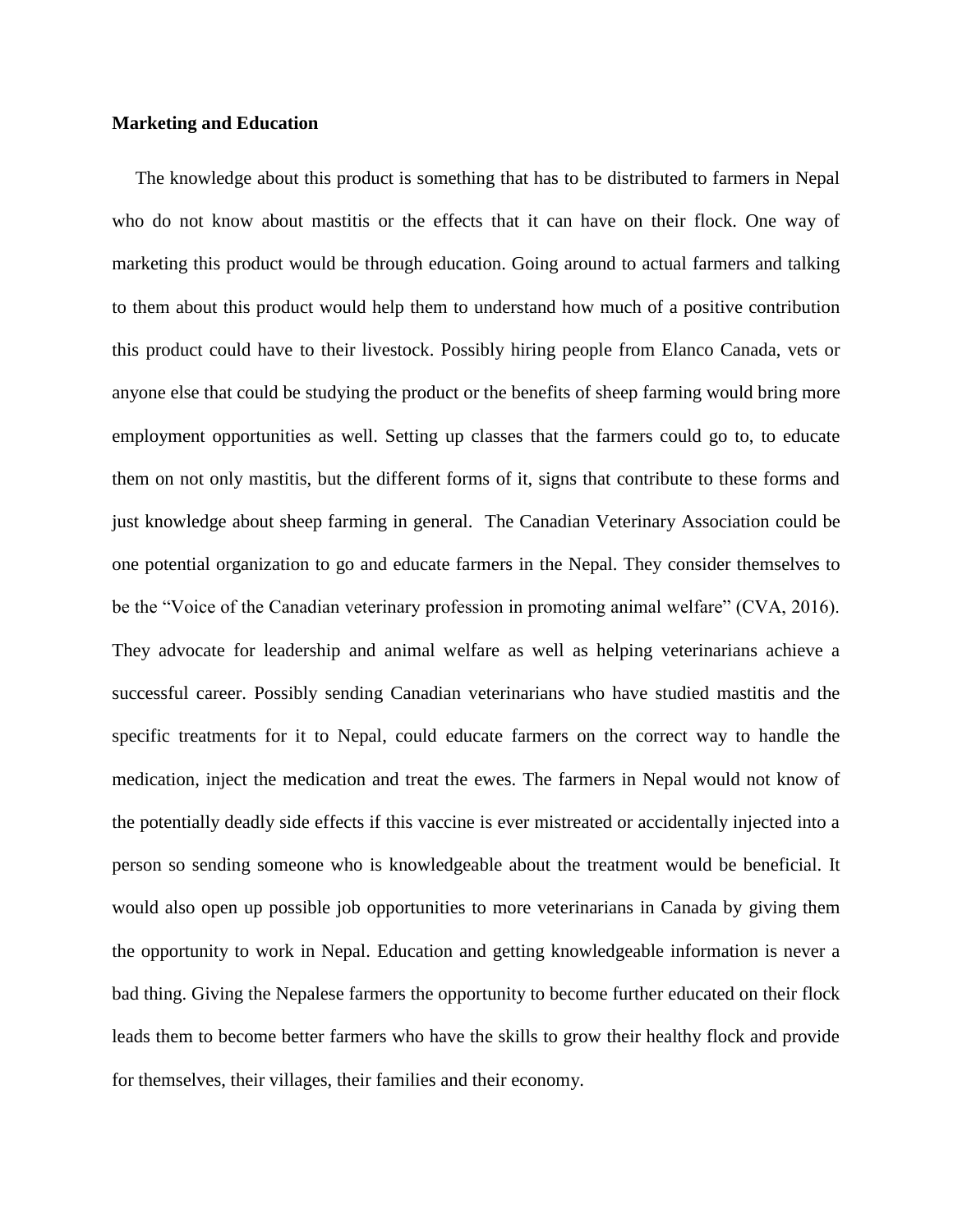# **Challenges and Unknowns**

One of the main challenges for this product would be the cost of the treatment.

| 100 ml Bottle | \$194.77 |
|---------------|----------|
| 250 ml Bottle | \$387.09 |

(Animart, Dairy and livestock solutions 2001-2016)

Even though the treatments are costly, through the methods of obtaining them that were listed before, (Government funding and veterinary distribution) it would still be beneficial. For sheep, a small dosage of 1.5-3ml/100lb is required (Elanco dosage information 2012) so a bottle would last a long time, making the product worth the price. That also means that you would not need to ship an abundance of the product. Sheep flocks in Nepal are small and manageable so farmers would not need multiple bottles of the treatment for their flocks. The price of this treatment may be a prohibiting factor for farmers to obtain micotil.

# **Shipping Information**

| From Toronto to Kathmandu | Plane (International Courier) | $\frac{1}{2}$ \$180.53 CAD |
|---------------------------|-------------------------------|----------------------------|

(Purolator 2016) (A1 Freight Forwarding, 2016)

To ship this product to Nepal from Canada, the first step in this process would be shipping it from Guelph Ontario by truck to the Toronto Airport. Then, from Toronto using A1 Freight Forwarding, it can be shipped directly to the airport in Kathmandu. One unknown factor would be how the product will get distributed from Kathmandu to the Nepal Veterinary Association. Since the Vet Association is also located in Kathmandu someone from the clinic could pick it up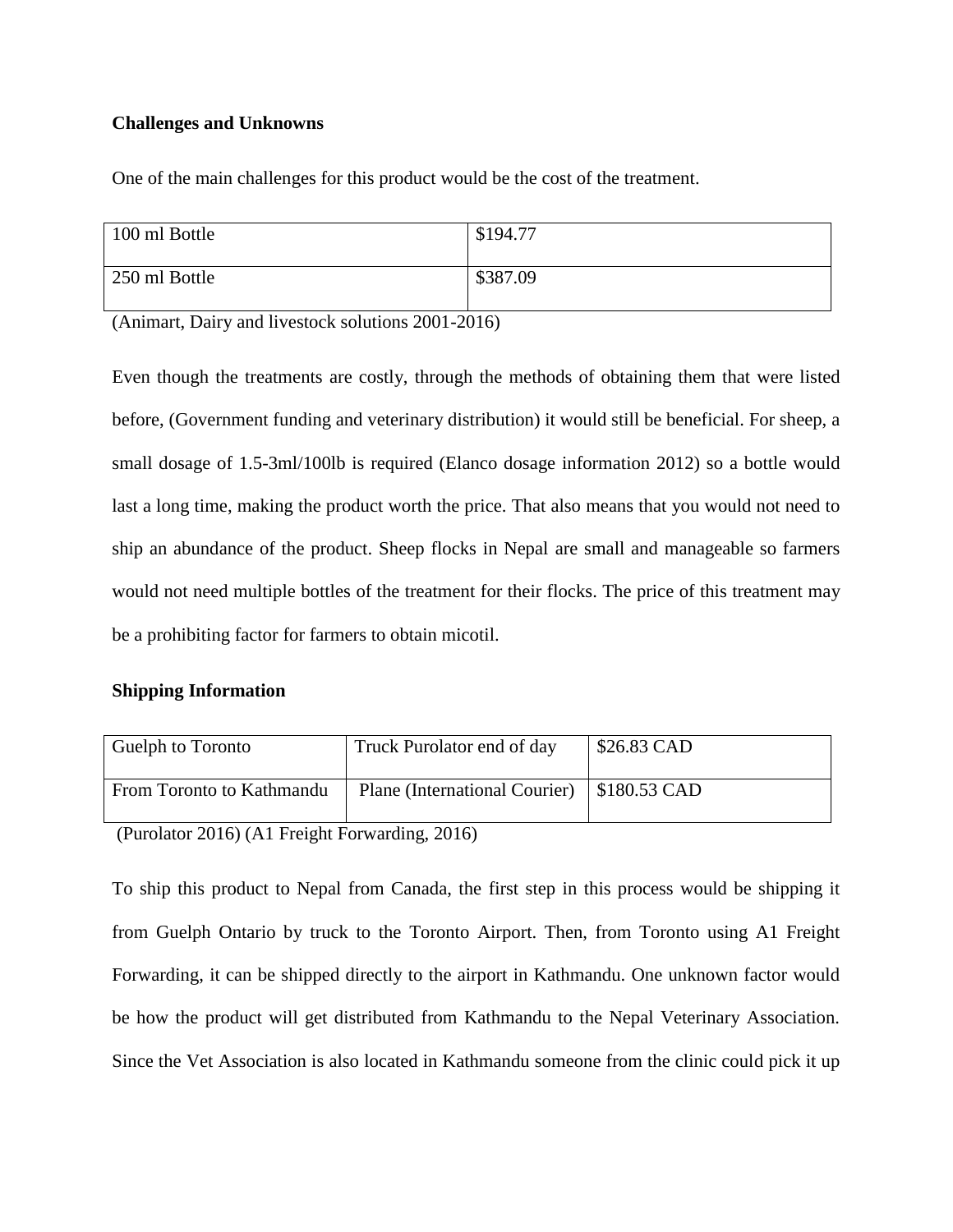and then distribute as necessary. Since it should not be a large shipment of the product it would be easy for one person to receive the product from the airport.

When shipping this product, the documentation required would be a commercial invoice, export declaration, toxic substance control act form, certificate of origin, and Canadian federal communication commission. An airway bill, bill of landing or truck bill may also be required (Fedex 2016). Each of these steps are important for the process of shipping the product.

#### **Unknowns**

The first unknown, besides not knowing how the product would be distributed after it has arrived in Kathmandu, would be another method of shipping the product to make it less expensive. Since Elanco is a worldwide corporation, they have a company located in China. It may be cheaper to ship the product from the Elanco in China then it would be to ship it from Canada to Nepal. Another unknown would be the demand for the product at this moment. There is not really a method of knowing how many sheep need this treatment at this exact moment or in the future, or even how many farmers could afford it. It is however a very good treatment for farmers in Nepal to have access too. The last unknown for this topic would be if there are going to be any treatments for mastitis in sheep in the future that would be cheaper than micotil. Mastitis in sheep is still something that is continually being tested and monitored today. There are not many treatments or vaccines in the market today as competition, so a competitor may be introduced that is more beneficial than micotil at any time.

# **Conclusion**

In conclusion, the exporting of the micotil treatment would be beneficial for the sheep farmers in Nepal. These benefits would include better flock care, healthier ewes and lambs,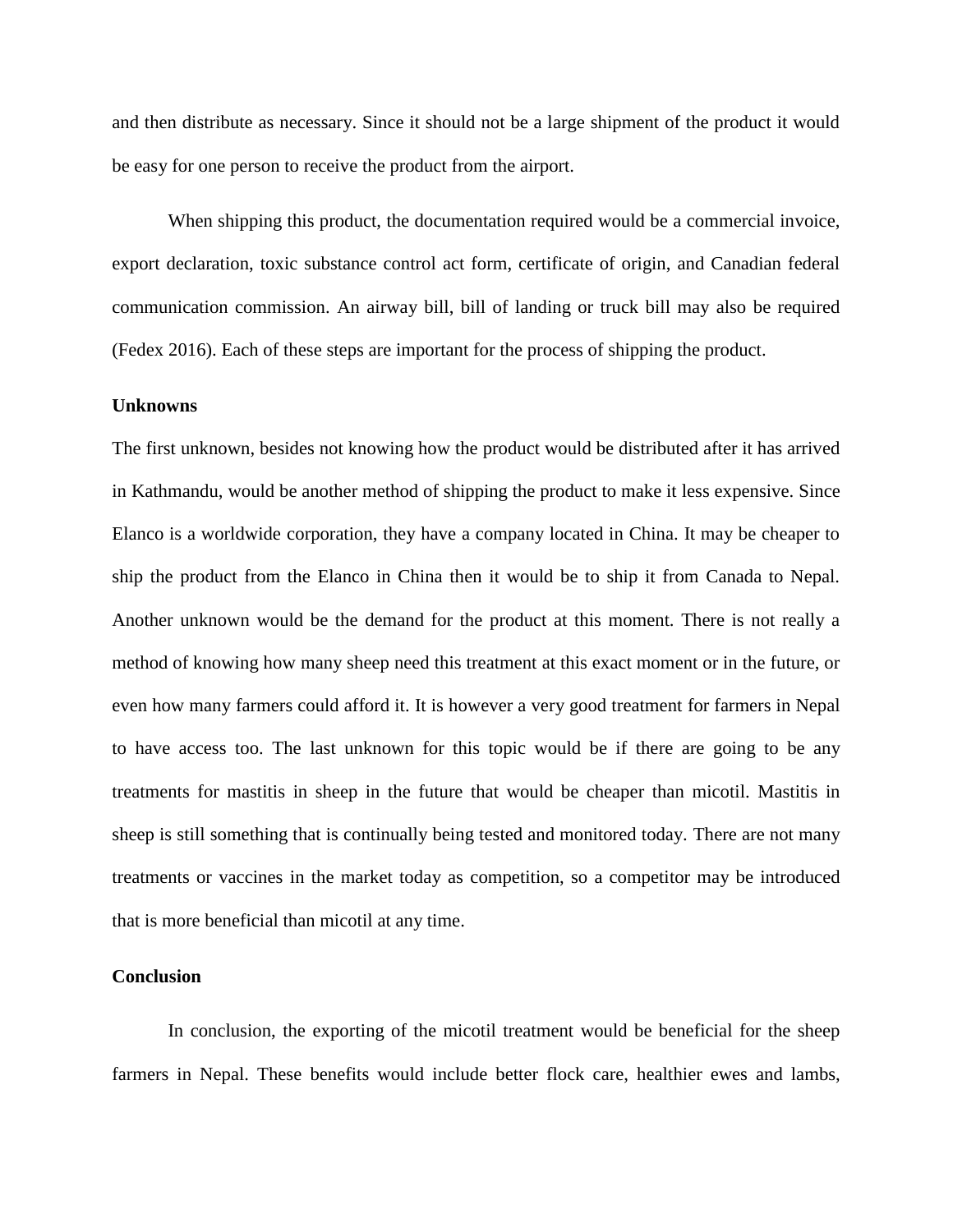better milk production, a possible increase in income as well as a possible increase in the Nepalese economy. Large flock operators could have the possibility of buying the treatment themselves if they are educated in it or smaller scale farmers could possibly share the treatment with each other and get it from the Nepal Veterinary Association.

 It would also have the opportunity to benefit Canadian companies and economies. Elanco Canada could develop new and better business opportunities as well as growing their company and making their product known better to other sheep farmers in Canada. The Canadian Veterinary Association would also have the opportunity to expand their business operations and teach the farmers in Nepal all about better flock care and educate them on how to properly use the treatment as well as other forms of medication. However the distribution and purchasing of the treatment is going to prove to be very costly. Finding a different method of exporting, possibly from China may be more cost efficient for Nepal.

# **Further Inquires**

**Dr. Manish Raizada Email: [raizada@uoguelph.ca](mailto:raizada@uoguelph.ca) Phone: 1519-824-4120**

**A1 Freight Forwarding Inc** PO box 20029 SOUTHBROOK PO, MAPLE, ON L6A 4M4

Tel. (800) 280-0277 [info@a1freightforwarding.com](mailto:info@a1freightforwarding.com)

## **Elanco Division of Eli Lilly Canada Inc**

Research Park Centre 150 Research Lane, suite 120 Guelph, Ontario N1G 4T2 Canada

Phone: 1-800-265-5475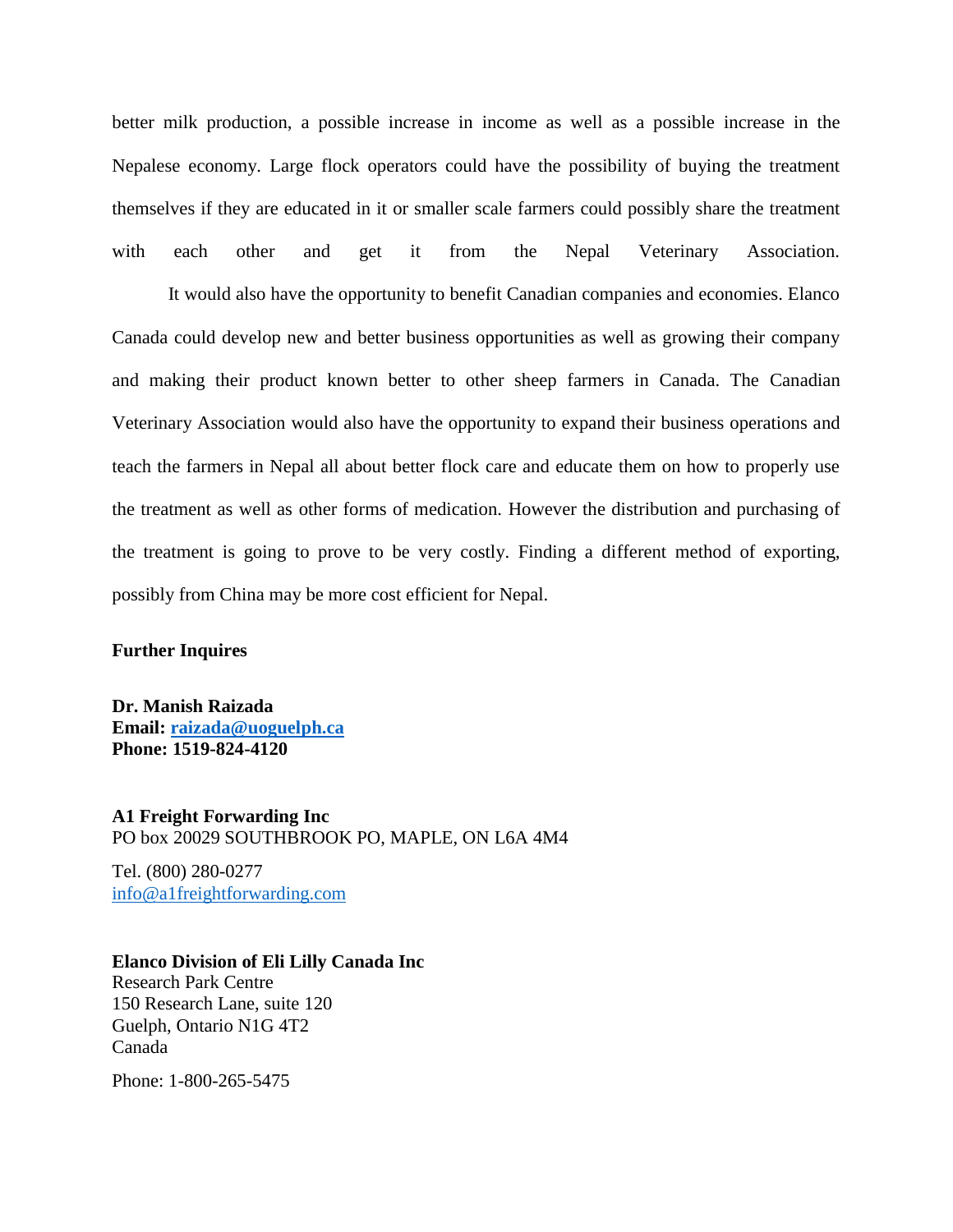Fax: 519-821-7831

# **Nepal Veterinary Association**

GPO Box No: 11462 Tripureshwor, Kathmandu

Tel/Fax:+977-1-4257496 [nveta@wlink.com.np](mailto:vetnewsnepal@yahoo.com)

# **Sources**

Eli and Company (2012). Mictoil (tilmicosin injection) Dose and Administration Information Retrieved

```
November 20, 2016 from https://www.elanco.us/pdfs/micotil-dose-and-administration-
information-sheet.pdf
```
Susan Schoenian sheep 201: Reproduction in the ewe. (2012, October 21) Retrieved November

20, 2016 from<http://www.sheep101.info/201/ewerepro.html>

School of Life Sciences, Gibbet Hill Campus, The University of Warwick (October 11, 2013)

Treatment of acute mastitis in ewes. Retrieved November 15, 2016 from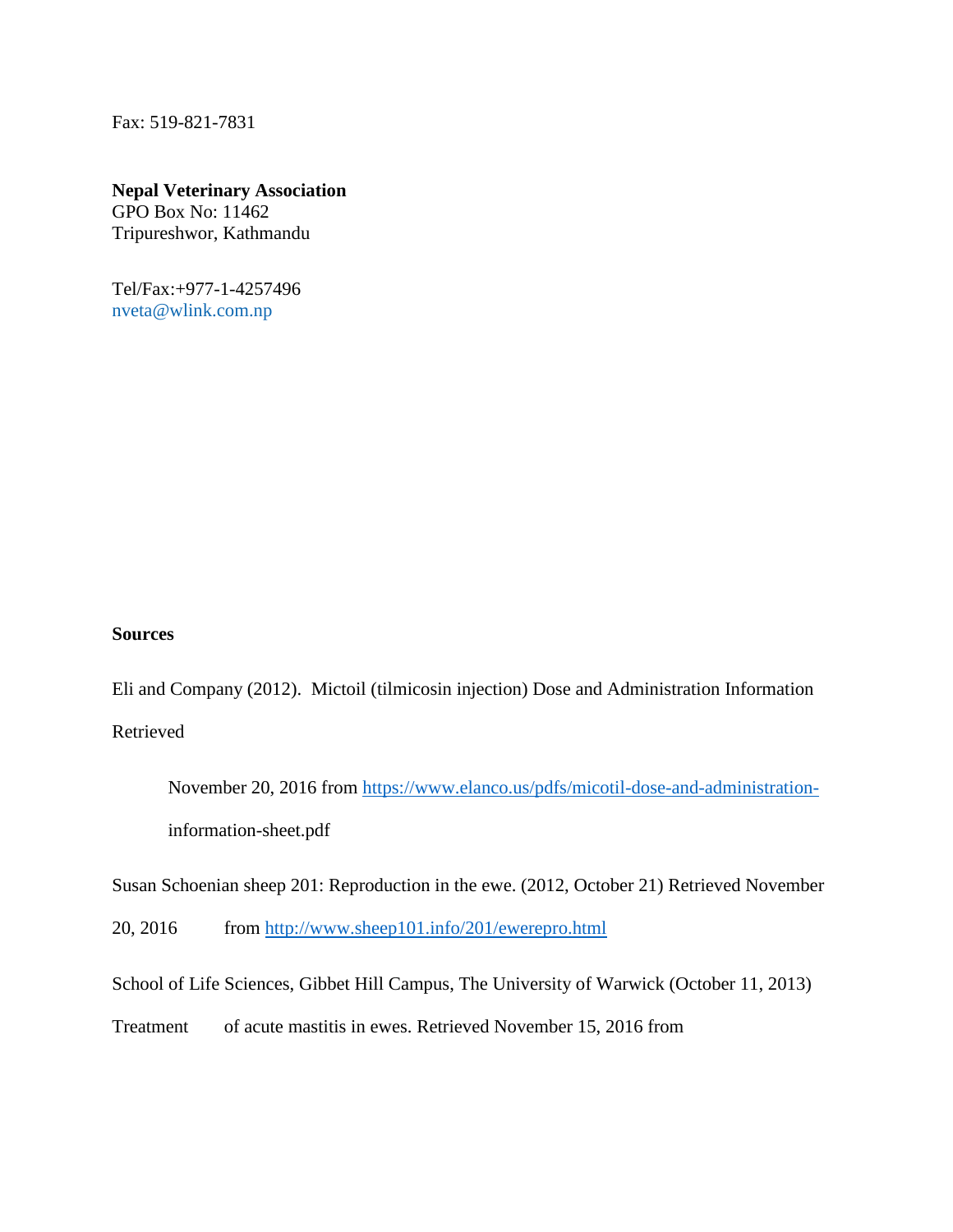[http://www2.warwick.ac.uk/fac/sci/lifesci/research/greengroup/farmersandvets/mastitisin](http://www2.warwick.ac.uk/fac/sci/lifesci/research/greengroup/farmersandvets/mastitisinshee) [shee](http://www2.warwick.ac.uk/fac/sci/lifesci/research/greengroup/farmersandvets/mastitisinshee) p/treatment/

Ann Croft, Todd Duffield, Paula Menzies, Ken Lesile, Randy Bagg. Paul Dick (April 2000) The Effect of tilmicoisin administered to ewes prior to lambing on incidence of clinical mastitis and subsequent lamb performance. Paper retrieved October 5, 2016.

Stuart Barber, The weekly times (March 21, 2014) An Udderly Difficult problem retrieved November 20, 2016 from [http://www.weeklytimesnow.com.au/agribusiness/farm-magazine/an](http://www.weeklytimesnow.com.au/agribusiness/farm-magazine/an-udderly-)[udderly-](http://www.weeklytimesnow.com.au/agribusiness/farm-magazine/an-udderly-) difficult-problem/story-fnkf1gpu-1226859356747

Agriculture and Food Security (April 15, 2016) Author unknown. Retrieved November 11 from [https://www.usaid.gov/nepal/agriculture-and-food-security.](https://www.usaid.gov/nepal/agriculture-and-food-security)

World Food Programme (April 28, 2015) Top Facts About Hunger In Nepal. Retrieved

November 20, 2016 from [https://www.wfp.org/stories/top-facts-about-hunger-nepal.](https://www.wfp.org/stories/top-facts-about-hunger-nepal)

Agriculture and Consumer Protection S.C. Ghimire (N.D) The Role of Small Ruminants

retrieved November 13, 2016 from<http://www.fao.org/docrep/004/T0706E/T0706E05.htm>

Dr. Atli Arnarson (2012-2016) Lamb 101: Nutrition Facts and Health Effects. Retrieved November 20, 2016 from [https://authoritynutrition.com/foods/lamb/.](https://authoritynutrition.com/foods/lamb/)

Nepal Veterinary Association (2010) Presidents message, retrieved November 25, 2016 from [http://nva.org.np/index.php.](http://nva.org.np/index.php)

Rastriya Banijya Bank LTD. ( n.d) About Agricultural Lending. Retrieved November 20, 2016 from [http://www.rbb.com.np/agrintro.php.](http://www.rbb.com.np/agrintro.php)